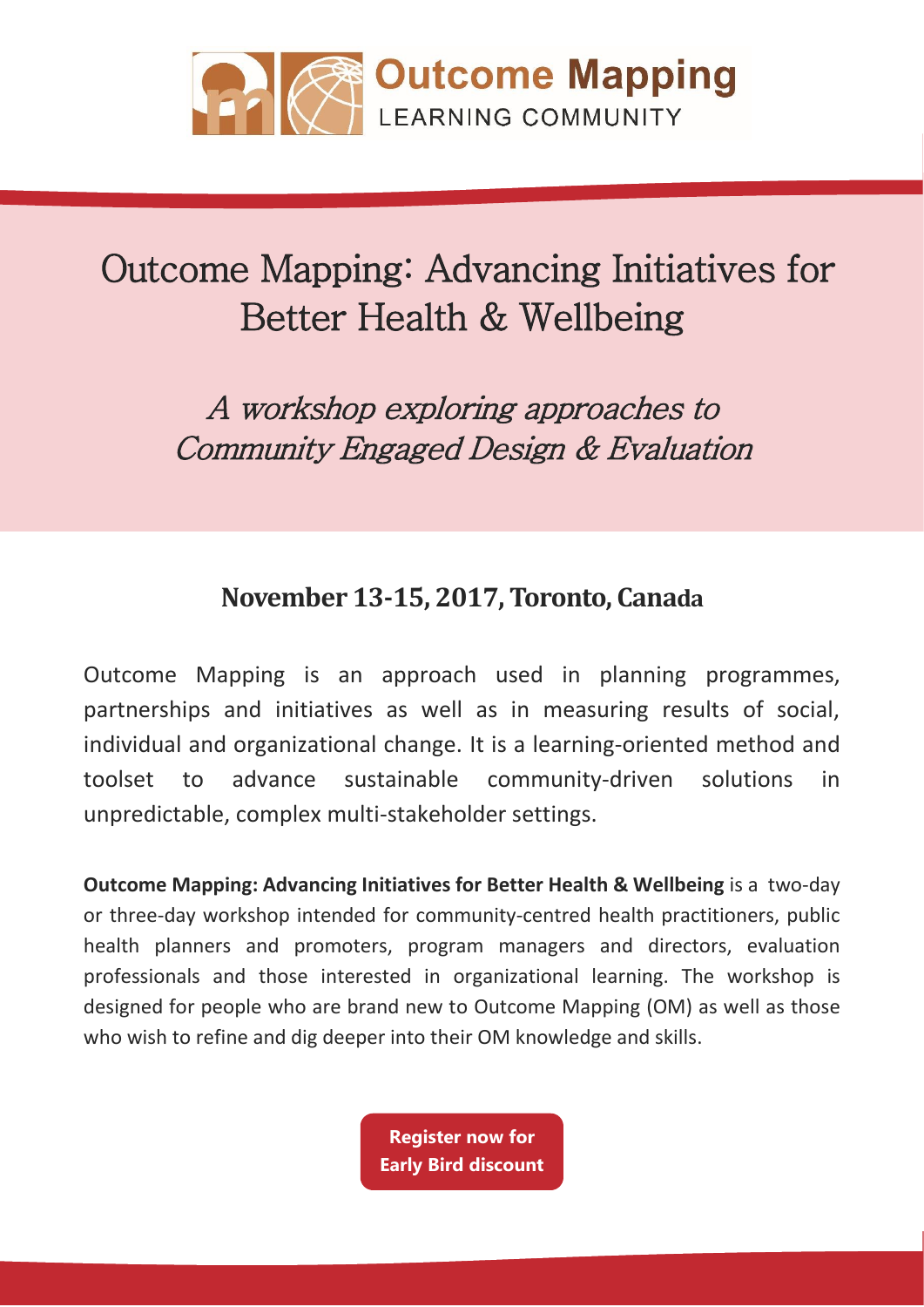# **Day one**

We start with exploring how social change unfolds in complex environments before moving to the basics of OM and then showing how that aligns with planning complex multi-stakeholder community health interventions. Day one includes:

- Understanding the principles of complexity
- The key concepts and strengths of OM
- Outcome based design for changes in relationships, practices & policies
- Working strategically beyond your sphere of control to effect change

# **Day two**

We continue with the concepts and tools of OM applied to advance health initiatives involving multiple actors and mutually reinforcing activities. Sessions will focus on practical examples of planning, monitoring and evaluation in health care and programs aimed at determinants of health. Day two includes:

- Practical case examples:
	- $\triangleright$  Interview and discussion with leader of Burans Project, Uttarkhand, India Building understanding and inclusion for People with Mental Illness
	- $\triangleright$  Using OM in Canada for a food policy change initiative
	- $\triangleright$  Changing the health system Outcome based Strategic Planning at the Association of Ontario Health Centres
- Mapping boundary partners, developing and monitoring progress markers
- Engaging partners and communities in planning for collective outcomes

# **Day three: OM design lab**

On the last day we will focus on evaluation using OM and explore using an Outcome Harvest evaluation approach to identify and understand changes in relationships, practices and policies in complex settings. Most of the day will focus on coaching to apply an OM design to your current work. We finish with you presenting your OM design coherently to funders, to your organization's managers and to communities.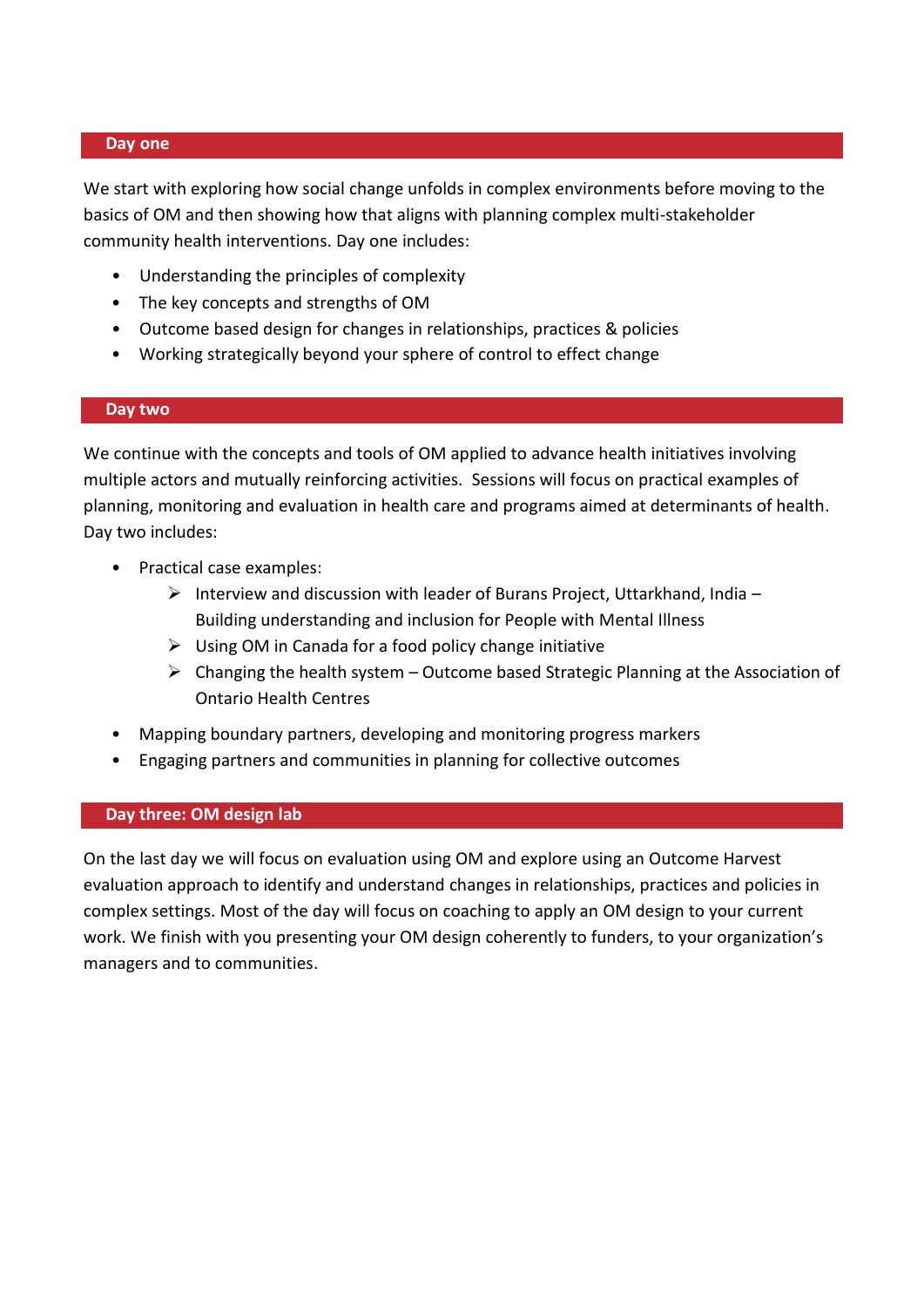# **About this event**

**Outcome Mapping: Advancing Initiatives for Better Health & Wellbeing** is a two- or three-day event organised by the Outcome Mapping Learning Community (OMLC). It is for community-centred health practitioners, public health planners and promoters, program managers and directors, evaluation professionals and those interested in organizational learning. It will offer you opportunities overcome the measurement and management challenges you currently face in complex and emergent contexts.

Whether you are completely new to OM or are a more experienced user, you will be able to build your knowledge, hone your skills and share your current challenges and innovations. The workshop draws on real-life case examples from our work in supporting organizations to develop strategies for community health and wellbeing initiatives.

# **Venue**

Friends House, #60 Lowther, Toronto, ON M5R 1C7

#### **Costs**

# **2-day Workshop: OM Concepts and Practice**

Not-for-profit organizations: **\$550** (Early Bird: **\$500**) Government & foundations: **\$650** (Early Bird: **\$600**)

*The price includes the two-day workshop, lunches and refreshments.* 

# **3-day Workshop: OM Concepts and Practice + OM Design Lab**

Not-for-profit organizations: **\$650** (Early Bird: **\$600**) Government & foundations: **\$750** (Early Bird: **\$700**)

*The price includes the three-day workshop, lunches and refreshments.* 

# **Student and unemployed rate available for up to 8 participants: \$350** (contact for details)

# **Registration**

Register online: [https://outcome-mapping-toronto.eventbrite.co.uk](https://outcome-mapping-toronto.eventbrite.co.uk/?discount=om-early)

\$50 early-bird discount is available until **September 30th, 2017**. Use code: om-early

Registration open until **October 23rd, 2017**

Any queries contact: [toronto2017@outcomemapping.ca](mailto:toronto2017@outcomemapping.ca)

All revenues from this event go to the Outcome Mapping Learning Community to support online facilitation and learning within the global, virtual community. We are very grateful to all workshop facilitators for contributing their time to the OMLC pro-bono.

The OMLC is a non-profit organisation registered in Belgium, registration number 0541.857.935. Further information: [www.outcomemapping.ca.](http://www.outcomemapping.ca/)